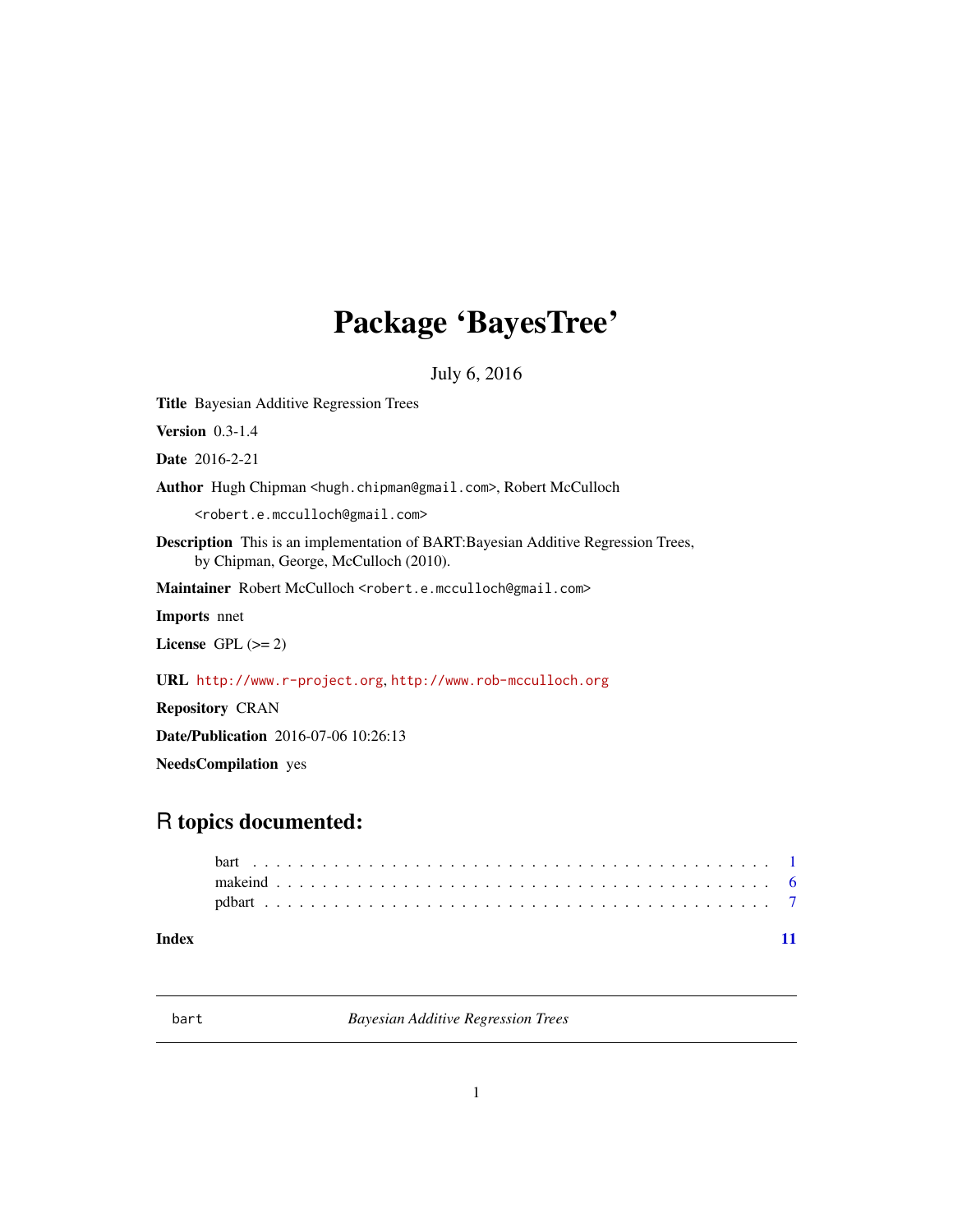# Description

BART is a Bayesian "sum-of-trees" model.

For numeric response y, we have  $y = f(x) + \epsilon$ , where  $\epsilon \sim N(0, \sigma^2)$ .

For a binary response y,  $P(Y = 1|x) = F(f(x))$ , where F denotes the standard normal cdf (probit link).

In both cases,  $f$  is the sum of many tree models. The goal is to have very flexible inference for the uknown function  $f$ .

In the spirit of "ensemble models", each tree is constrained by a prior to be a weak learner so that it contributes a small amount to the overall fit.

# Usage

```
bart(
   x.train, y.train, x.test=matrix(0.0,0,0),
   sigest=NA, sigdf=3, sigquant=.90,
   k=2.0,
   power=2.0, base=.95,
   binaryOffset=0,
   ntree=200,
   ndpost=1000, nskip=100,
   printevery=100, keepevery=1, keeptrainfits=TRUE,
   usequants=FALSE, numcut=100, printcutoffs=0,
   verbose=TRUE)
## S3 method for class 'bart'
plot(
   x,
   plquants=c(.05,.95), cols =c('blue','black'),
   ...)
```
### Arguments

| x.train | Explanatory variables for training (in sample) data.                                                                                                                                                                                                                                                                            |
|---------|---------------------------------------------------------------------------------------------------------------------------------------------------------------------------------------------------------------------------------------------------------------------------------------------------------------------------------|
|         | May be a matrix or a data frame, with (as usual) rows corresponding to obser-<br>vations and columns to variables.                                                                                                                                                                                                              |
|         | If a variable is a factor in a data frame, it is replaced with dummies. Note that<br>q dummies are created if $q>2$ and one dummy is created if $q=2$ , where q is the<br>number of levels of the factor, make ind is used to generate the dummies, bart<br>will generate draws of $f(x)$ for each x which is a row of x.train. |
| y.train | Dependent variable for training (in sample) data.<br>If y is numeric a continuous response model is fit (normal errors).<br>If y is a factor (or just has values 0 and 1) then a binary response model with a<br>probit link is fit.                                                                                            |
| x.test  | Explanatory variables for test (out of sample) data.<br>Should have same structure as x train.<br>bart will generate draws of $f(x)$ for each x which is a row of x test.                                                                                                                                                       |
| sigest  | The prior for the error variance $(\sigma^2)$ is inverted chi-squared (the standard con-<br>ditionally conjugate prior). The prior is specified by choosing the degrees of                                                                                                                                                      |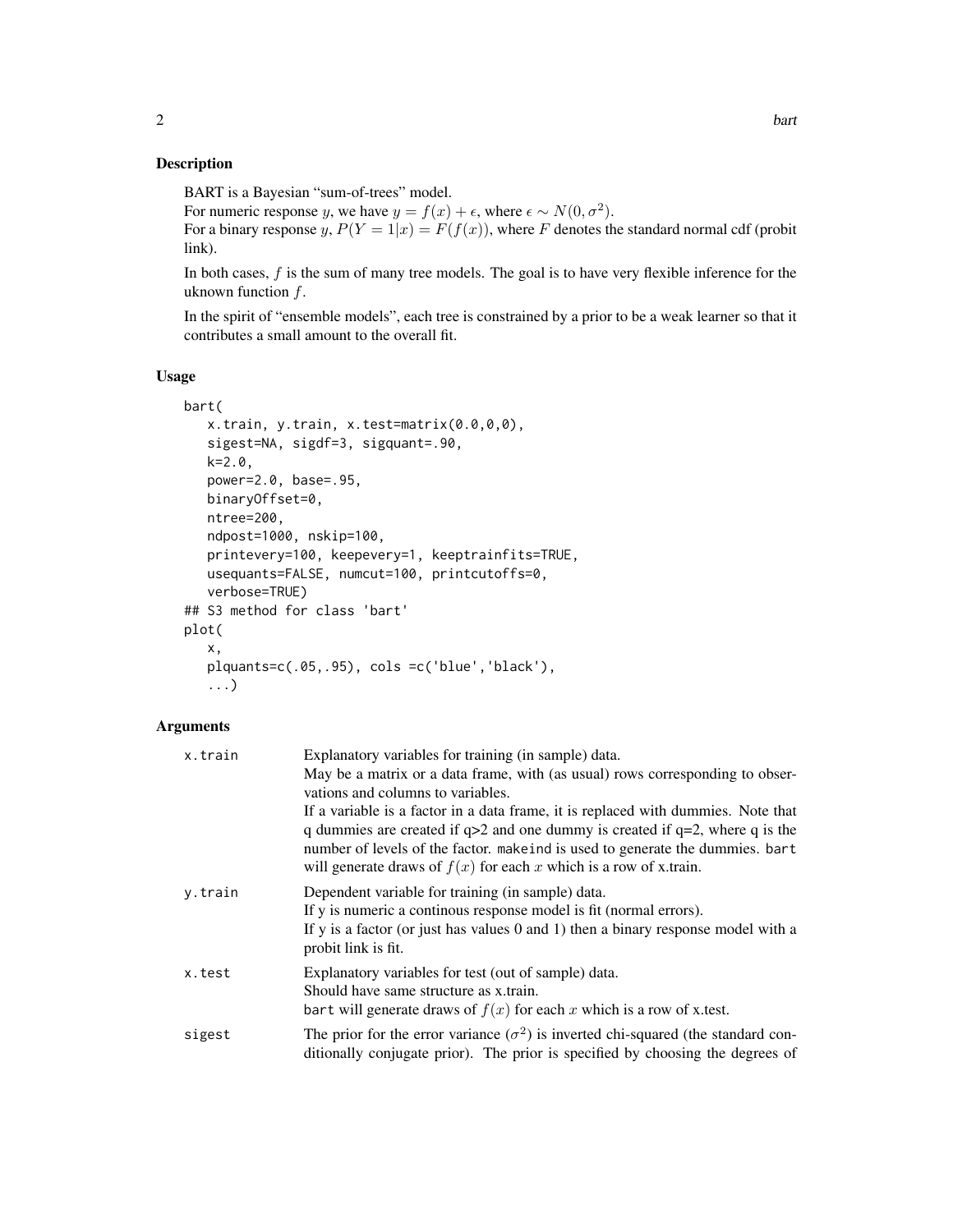|               | freedom, a rough estimate of the corresponding standard deviation and a quan-<br>tile to put this rough estimate at. If sigest=NA then the rough estimate will be<br>the usual least squares estimator. Otherwise the supplied value will be used. Not<br>used if y is binary.                                                                                                                                                                                                                                                                                          |
|---------------|-------------------------------------------------------------------------------------------------------------------------------------------------------------------------------------------------------------------------------------------------------------------------------------------------------------------------------------------------------------------------------------------------------------------------------------------------------------------------------------------------------------------------------------------------------------------------|
| sigdf         | Degrees of freedom for error variance prior. Not used if y is binary.                                                                                                                                                                                                                                                                                                                                                                                                                                                                                                   |
| sigquant      | The quantile of the prior that the rough estimate (see sigest) is placed at. The<br>closer the quantile is to 1, the more aggresive the fit will be as you are putting<br>more prior weight on error standard deviations $(\sigma)$ less than the rough estimate.<br>Not used if y is binary.                                                                                                                                                                                                                                                                           |
| k             | For numeric y, k is the number of prior standard deviations $E(Y x) = f(x)$ is<br>away from $+/-5$ . The response (y.train) is internally scaled to range from $-5$ to<br>.5. For binary y, k is the number of prior standard deviations $f(x)$ is away from<br>$+/-3$ . In both cases, the bigger k is, the more conservative the fitting will be.                                                                                                                                                                                                                     |
| power         | Power parameter for tree prior.                                                                                                                                                                                                                                                                                                                                                                                                                                                                                                                                         |
| base          | Base parameter for tree prior.                                                                                                                                                                                                                                                                                                                                                                                                                                                                                                                                          |
| binaryOffset  | Used for binary $y$ .<br>The model is $P(Y = 1 x) = F(f(x) + binaryOffset)$ .<br>The idea is that $f$ is shrunk towards 0, so the offset allows you to shrink towards<br>a probability other than .5.                                                                                                                                                                                                                                                                                                                                                                   |
| ntree         | The number of trees in the sum.                                                                                                                                                                                                                                                                                                                                                                                                                                                                                                                                         |
| ndpost        | The number of posterior draws after burn in, ndpost/keepevery will actually be<br>returned.                                                                                                                                                                                                                                                                                                                                                                                                                                                                             |
| nskip         | Number of MCMC iterations to be treated as burn in.                                                                                                                                                                                                                                                                                                                                                                                                                                                                                                                     |
| printevery    | As the MCMC runs, a message is printed every printevery draws.                                                                                                                                                                                                                                                                                                                                                                                                                                                                                                          |
| keepevery     | Every keepevery draw is kept to be returned to the user.<br>A "draw" will consist of values of the error standard deviation ( $\sigma$ ) and $f^*(x)$ at<br>$x =$ rows from the train(optionally) and test data, where $f^*$ denotes the current<br>draw of $f$ .                                                                                                                                                                                                                                                                                                       |
| keeptrainfits | If true the draws of $f(x)$ for $x = rows$ of x train are returned.                                                                                                                                                                                                                                                                                                                                                                                                                                                                                                     |
| usequants     | Decision rules in the tree are of the form $x \leq c$ vs. $x > c$ for each variable<br>corresponding to a column of x.train. usequants determines how the set of pos-<br>sible c is determined. If used and is true, then the c are a subset of the values<br>$(xs[i]+xs[i+1])/2$ where xs is unique sorted values obtained from the correspond-<br>ing column of x.train. If usequants is false, the cutoffs are equally spaced across<br>the range of values taken on by the corresponding column of x.train.                                                         |
| numcut        | The number of possible values of c (see usequants). If a single number if given,<br>this is used for all variables. Otherwise a vector with length equal to ncol(x.train)<br>is required, where the $i^{th}$ element gives the number of c used for the $i^{th}$ variable<br>in x.train. If usequants is false, numcut equally spaced cutoffs are used covering<br>the range of values in the corresponding column of x.train. If usequants is true,<br>then min(numcut, the number of unique values in the corresponding columns of<br>x.train - 1) c values are used. |
| printcutoffs  | The number of cutoff rules c to printed to screen before the MCMC is run. Give<br>a single integer, the same value will be used for all variables. If 0, nothing is<br>printed.                                                                                                                                                                                                                                                                                                                                                                                         |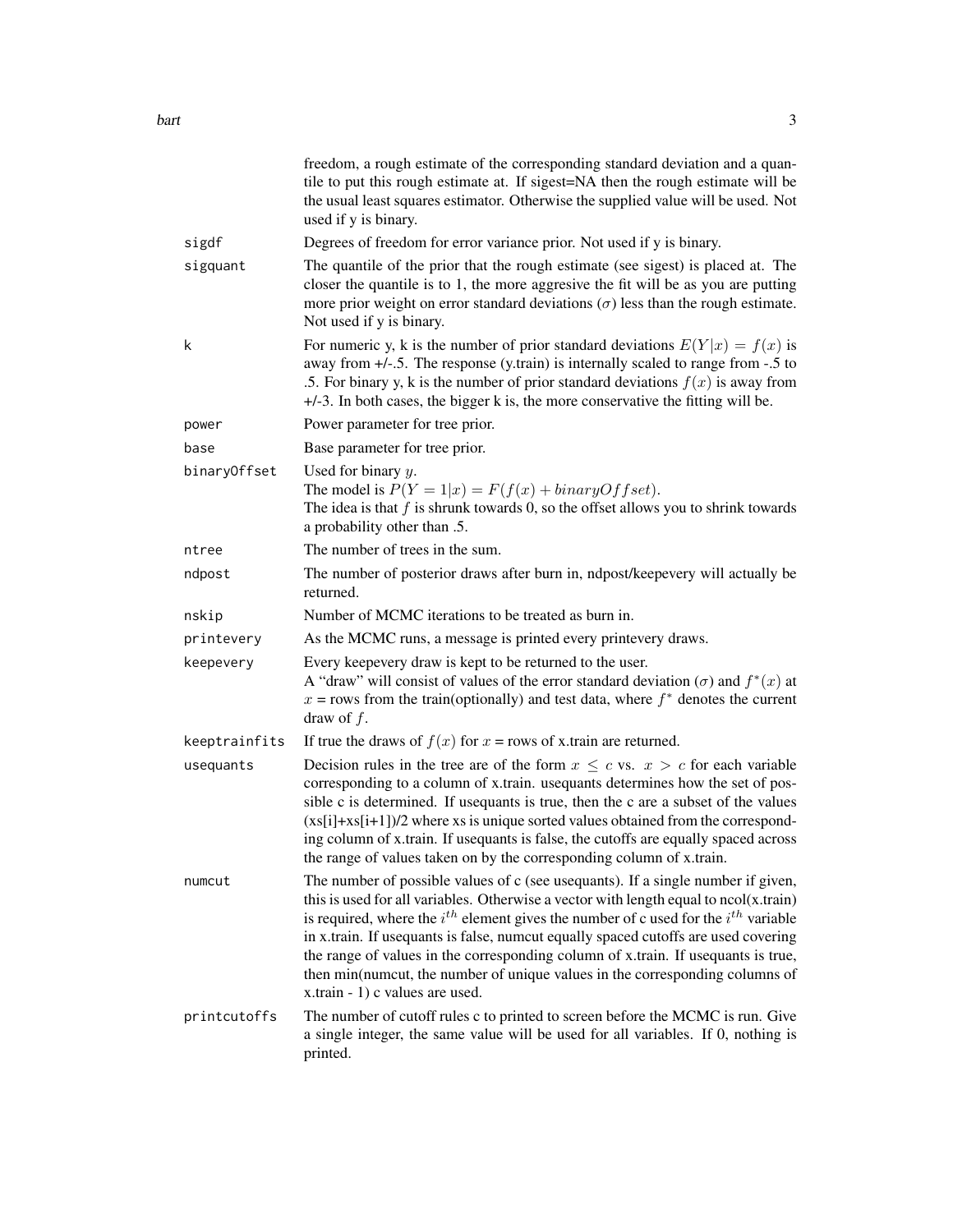| verbose   | Logical, if FALSE supress printing.                                                                                                                                                                     |
|-----------|---------------------------------------------------------------------------------------------------------------------------------------------------------------------------------------------------------|
| X         | Value returned by bart which contains the information to be plotted.                                                                                                                                    |
| plquants  | In the plots, beliefs about $f(x)$ are indicated by plotting the posterior median<br>and a lower and upper quantile. plquants is a double vector of length two giving<br>the lower and upper quantiles. |
| cols      | Vector of two colors. First color is used to plot the median of $f(x)$ and the<br>second color is used to plot the lower and upper quantiles.                                                           |
| $\ddotsc$ | Additional arguments passed on to plot.                                                                                                                                                                 |

### Details

BART is an Bayesian MCMC method. At each MCMC interation, we produce a draw from the joint posterior  $(f, \sigma)|(x, y)$  in the numeric y case and just f in the binary y case.

Thus, unlike a lot of other modelling methods in R, we do not produce a single model object from which fits and summaries may be extracted. The output consists of values  $f^*(x)$  (and  $\sigma^*$  in the numeric case) where  $*$  denotes a particular draw. The  $x$  is either a row from the training data (x.train) or the test data (x.test).

#### Value

The plot method sets mfrow to  $c(1,2)$  and makes two plots.

The first plot is the sequence of kept draws of  $\sigma$  including the burn-in draws. Initially these draws will decline as BART finds fit and then level off when the MCMC has burnt in.

The second plot has y on the horizontal axis and posterior intervals for the corresponding  $f(x)$  on the vertical axis.

bart returns a list assigned class 'bart'. In the numeric  $y$  case, the list has components:

| yhat.train      | A matrix with (ndpost/keepevery) rows and nrow(x.train) columns. Each row<br>corresponds to a draw $f^*$ from the posterior of f and each column corresponds<br>to a row of x.train. The $(i, j)$ value is $f^*(x)$ for the $i^{th}$ kept draw of f and the<br>$i^{th}$ row of x.train.<br>Burn-in is dropped. |
|-----------------|----------------------------------------------------------------------------------------------------------------------------------------------------------------------------------------------------------------------------------------------------------------------------------------------------------------|
| yhat.test       | Same as yhat.train but now the x's are the rows of the test data.                                                                                                                                                                                                                                              |
| yhat.train.mean |                                                                                                                                                                                                                                                                                                                |
|                 | train data fits $=$ mean of yhat.train columns.                                                                                                                                                                                                                                                                |
|                 | $yhat.test.$ mean test data fits = mean of yhat test columns.                                                                                                                                                                                                                                                  |
| sigma           | post burn in draws of sigma, length = ndpost/keepevery.                                                                                                                                                                                                                                                        |
| first.sigma     | burn-in draws of sigma.                                                                                                                                                                                                                                                                                        |
| varcount        | a matrix with (ndpost/keepevery) rows and $nrow(x, train)$ columns. Each row is<br>for a draw. For each variable (corresponding to the columns), the total count of<br>the number of times that variable is used in a tree decision rule (over all trees) is<br>given.                                         |
| sigest          | The rough error standard deviation $(\sigma)$ used in the prior.                                                                                                                                                                                                                                               |
| У               | The input dependent vector of values for the dependent variable.<br>This is used in plot.bart.                                                                                                                                                                                                                 |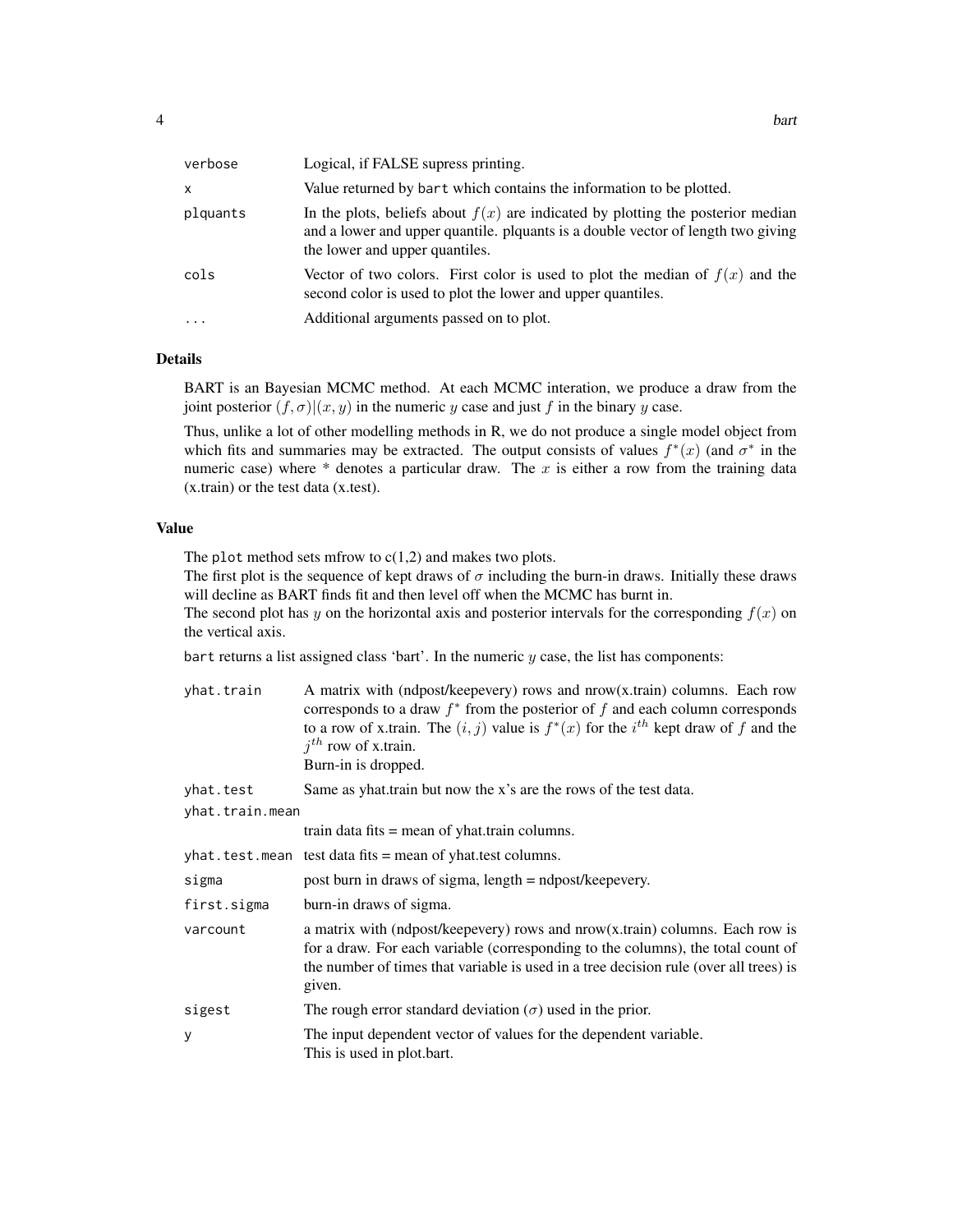<span id="page-4-0"></span>bart 5 and 5 and 5 and 5 and 5 and 5 and 5 and 5 and 5 and 5 and 5 and 5 and 5 and 5 and 5 and 5 and 5 and 5 and 5 and 5 and 5 and 5 and 5 and 5 and 5 and 5 and 5 and 5 and 5 and 5 and 5 and 5 and 5 and 5 and 5 and 5 and 5

In the binary y case, the returned list has the components yhat.train, yhat.test, and varcount as above. In addition the list has a binaryOffset component giving the value used.

Note that in the binary y, case yhat.train and yhat.test are  $f(x)$  + binaryOffset. If you want draws of the probability  $P(Y = 1|x)$  you need to apply the normal cdf (pnorm) to these values.

#### Note

*There was a bug in BayesTree\\_0.1-0* (now fixed of course).

If the number of test observations was less than the number of trees (200 is the default), the yhat.test and yhat.test.mean components were suspect.

#### Author(s)

Hugh Chipman: <hugh.chipman@gmail.com> Robert McCulloch: <robert.e.mcculloch@gmail.com>.

# References

Chipman, H., George, E., and McCulloch R. (2010) Bayesian Additive Regression Trees. *The Annals of Applied Statistics*, 4,1, 266-298.

Chipman, H., George, E., and McCulloch R. (2006) Bayesian Ensemble Learning. Advances in Neural Information Processing Systems 19, Scholkopf, Platt and Hoffman, Eds., MIT Press, Cambridge, MA, 265-272.

Friedman, J.H. (1991) Multivariate adaptive regression splines. *The Annals of Statistics*, 19, 1–67.

#### See Also

[pdbart](#page-6-1)

#### Examples

```
##simulate data (example from Friedman MARS paper)
f = function(x)10*sin(pixx[,1] * x[,2]) + 20 * (x[,3] - .5)^2 + 10 * x[,4] + 5 * x[,5]}
sigma = 1.0 #y = f(x) + sigma*z, z \sim N(0,1)n = 100 #number of observations
set.seed(99)
x=matrix(runif(n*10),n,10) #10 variables, only first 5 matter
Ey = f(x)y=Ey+sigma*rnorm(n)
lmFit = lm(y<sup>~</sup>, data frame(x, y)) #compare lm fit to BART later
##run BART
set.seed(99)
bartFit = bart(x,y,ndpost=200) #default is ndpost=1000, this is to run example fast.
plot(bartFit) # plot bart fit
##compare BART fit to linear matter and truth = Ey
fitmat = cbind(y,Ey,lmFit$fitted,bartFit$yhat.train.mean)
colnames(fitmat) = c('y', 'Ey', 'lm', 'bart')print(cor(fitmat))
```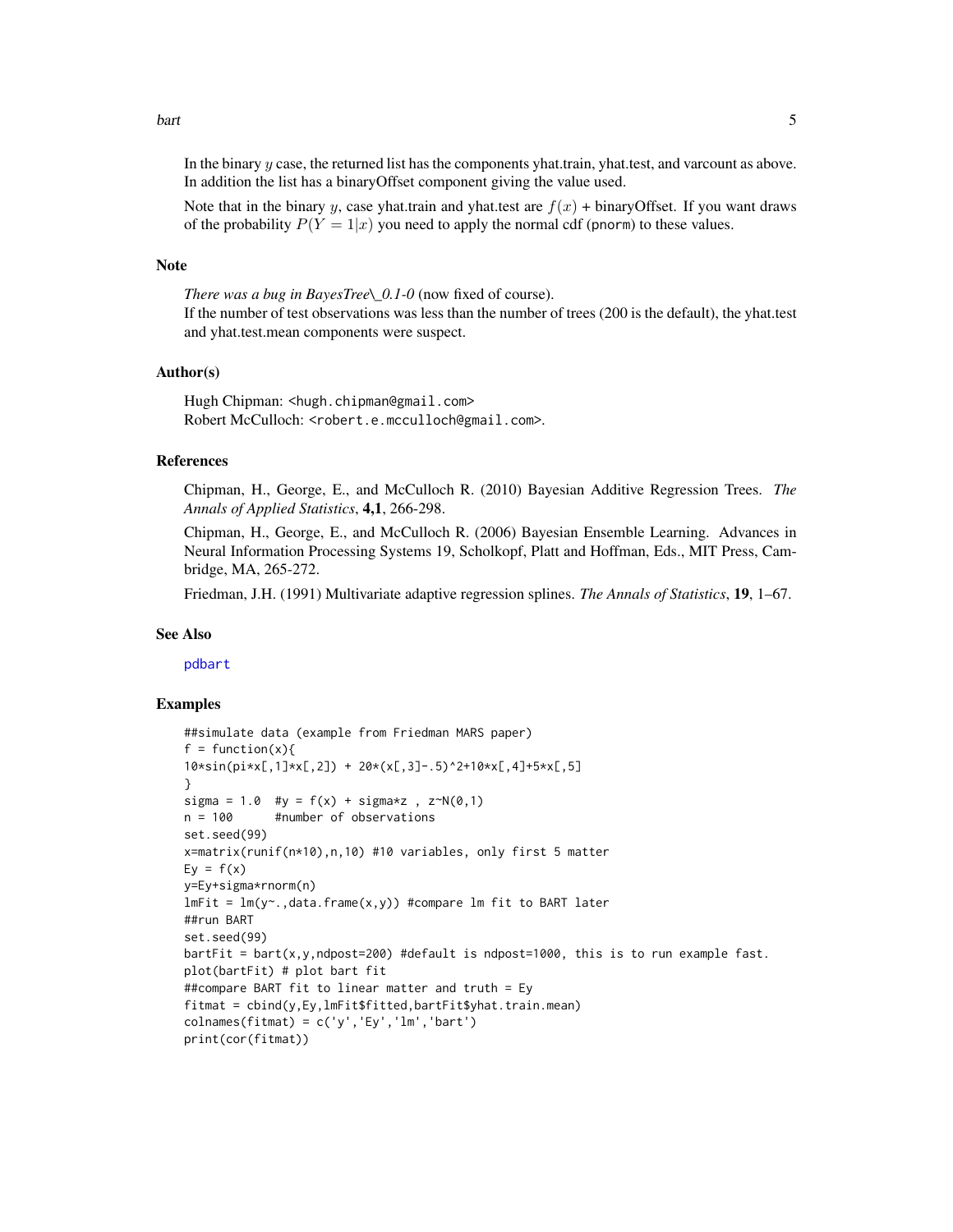### <span id="page-5-0"></span>Description

Converts factors to dummies.

Note that with more than one level, BART needs a dummy for each level of a factor (unlike in linear regression where one of the dummies is dropped).

#### Usage

makeind( x, all=TRUE)

#### Arguments

|     | Data frame of explanatory variables.                                      |
|-----|---------------------------------------------------------------------------|
| all | If all=TRUE, a factor with p levels will be replaced by all p dummies. If |
|     | all=FALSE, the pth dummy is dropped.                                      |

#### Details

Uses function class.ind from the nnet library. Note that if you have train and test data frames, it may be best to rbind the two together, apply makeind to the result, and then pull them back apart.

# Value

A matrix. Numerical variables come first, and then the appended dummies.

#### Author(s)

Hugh Chipman: <hugh.chipman@acadiau.ca> Robert McCulloch: <robert.mcculloch@chicagogsb.edu>.

#### See Also

[bart](#page-0-1)

#### Examples

```
x1 = 1:10x2 = as.factor(c(rep(1,5),rep(2,5)))x3 = as.factor(c(1,1,1,2,2,2,4,4,4,4))levels(x3) = c('rob', 'hugh', 'ed')x = data.frame(x1,x2,x3)
```
 $junk = makeind(x)$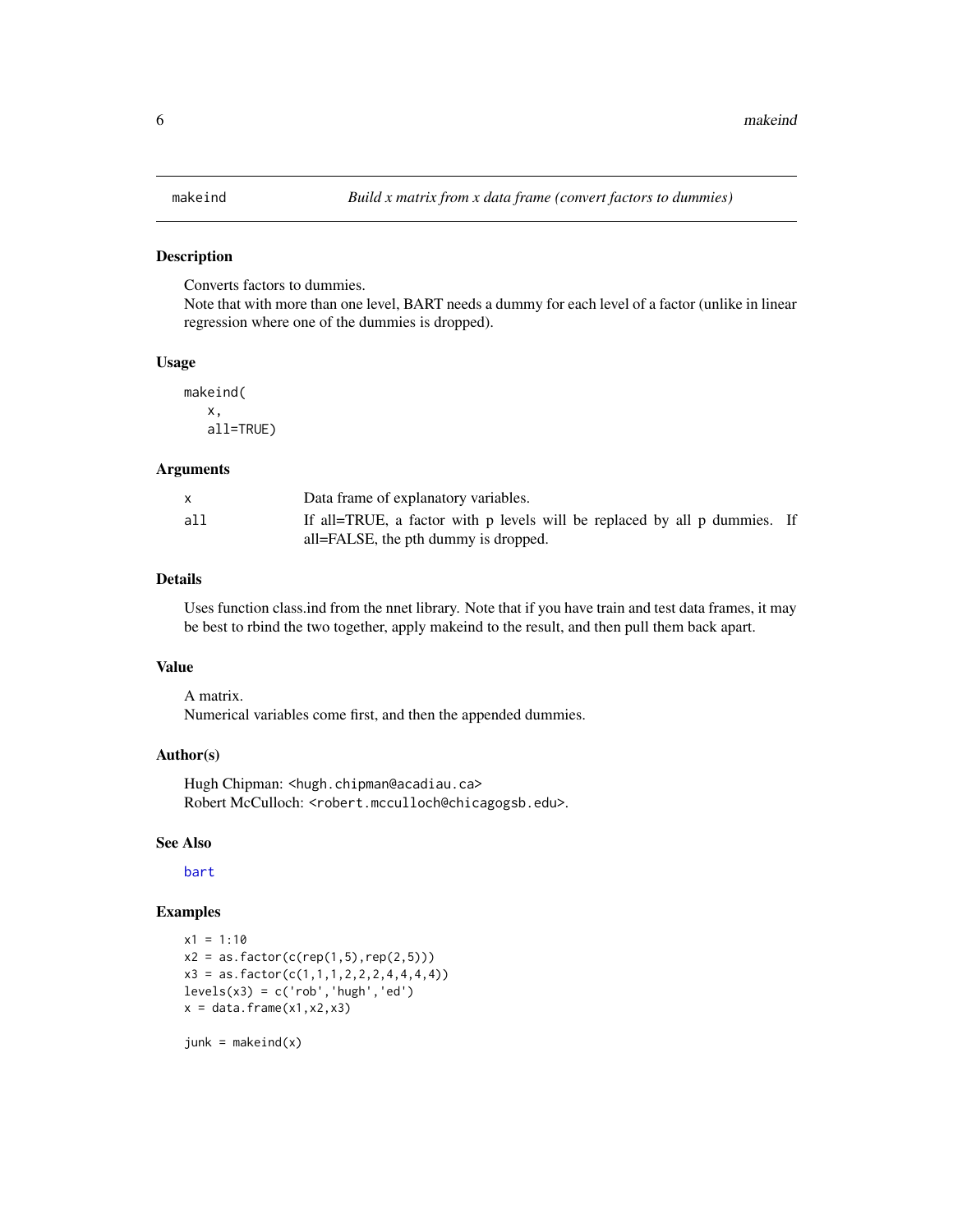<span id="page-6-1"></span><span id="page-6-0"></span>

#### Description

Run bart at test observations constructed so that a plot can be created displaying the effect of a single variable (pdbart) or pair of variables (pd2bart). Note the y is a binary with  $P(Y = 1|x)$  $F(f(x))$  with F the standard normal cdf, then the plots are all on the f scale.

#### Usage

```
pdbart(
      x.train, y.train,
      xind=1:ncol(x.train), levs=NULL, levquants=c(.05,(1:9)/10,.95),
      pl=TRUE, plquants=c(.05,.95), ...)
   ## S3 method for class 'pdbart'
plot(
      x,
      xind = 1:length(x$fd),
      plquants =c(.05,.95),cols=c('black','blue'), ...)
   pd2bart(
      x.train, y.train,
      xind=1:2, levs=NULL, levquants=c(.05,(1:9)/10,.95),
      pl=TRUE, plquants=c(.05,.95), ...)
   ## S3 method for class 'pd2bart'
plot(
      x,
      plquants =c(.05,.95), contour.color='white',
      justmedian=TRUE, ...)
```
#### Arguments

| x.train | Explanatory variables for training (in sample) data.                                                                          |
|---------|-------------------------------------------------------------------------------------------------------------------------------|
|         | Must be a matrix (typeof double) with (as usual) rows corresponding to obser-                                                 |
|         | vations and columns to variables.                                                                                             |
|         | Note that for a categorical variable you need to use dummies and if there are                                                 |
|         | more than two categories, you need to put all the dummies in (unlike linear<br>regression).                                   |
| y.train | Dependent variable for training (in sample) data.                                                                             |
|         | Must be a vector (typeof double) with length equal to the number of observations<br>(equal to the number of rows of x.train). |
| xind    | Integer vector indicating which variables are to be plotted.                                                                  |
|         | In pdbart, variables (columns of x.train) for which plot is to be constructed.                                                |
|         | In plot.pdbart, indices in list returned by pdbart for which plot is to be con-<br>structed.                                  |
|         | In pd2bart, integer vector of length 2, indicating the pair of variables (columns)                                            |
|         | of x.train) to plot.                                                                                                          |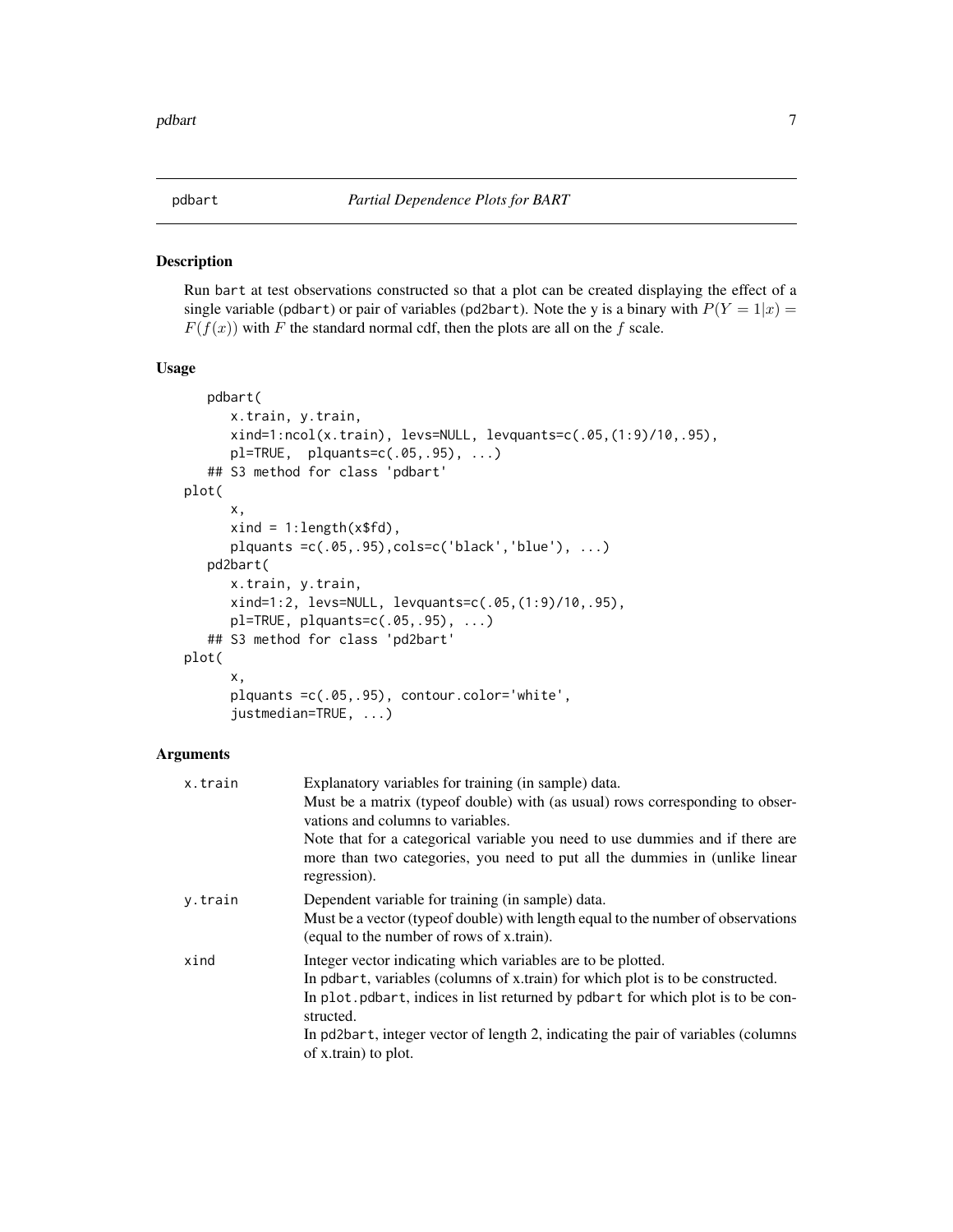<span id="page-7-0"></span>

| levs          | Gives the values of a variable at which the plot is to be constructed.<br>List, where $i^{th}$ component gives the values for $i^{th}$ variable.<br>In pdbart, should have same length as xind.<br>In pd2bart, should have length 2.<br>See also argument levquants. |
|---------------|----------------------------------------------------------------------------------------------------------------------------------------------------------------------------------------------------------------------------------------------------------------------|
| levquants     | If levs in NULL, the values of each variable used in the plot is set to the quantiles<br>(in x.train) indicated by levquants.<br>Double vector.                                                                                                                      |
| pl            | For pdbart and pd2bart, if true, plot is made (by calling plot.*).                                                                                                                                                                                                   |
| plquants      | In the plots, beliefs about $f(x)$ are indicated by plotting the posterior median<br>and a lower and upper quantile. plquants is a double vector of length two giving<br>the lower and upper quantiles.                                                              |
|               | Additional arguments.<br>In pdbart, pd2bart, passed on to bart.<br>In plot. pdbart, passed on to plot.<br>In plot.pd2bart, passed on to image                                                                                                                        |
| $\times$      | For plot.*, object returned from pdbart or pd2bart.                                                                                                                                                                                                                  |
| cols          | Vector of two colors.<br>First color is for median of $f$ , second color is for the upper and lower quantiles.                                                                                                                                                       |
| contour.color | Color for contours plotted on top of the image.                                                                                                                                                                                                                      |
| justmedian    | Boolean, if true just one plot is created for the median of $f(x)$ draws. If false,<br>three plots are created one for the median and two additional ones for the lower<br>and upper quantiles. In this case, mfrow is set to $c(1,3)$ .                             |

#### Details

We divide the predictor vector x into a subgroup of interest,  $x_s$  and the complement  $x_c = x \setminus x_s$ . A prediction  $f(x)$  can then be written as  $f(x_s, x_c)$ . To estimate the effect of  $x_s$  on the prediction, Friedman suggests the partial dependence function

$$
f_s(x_s) = \frac{1}{n} \sum_{i=1}^{n} f(x_s, x_{ic})
$$

where  $x_{ic}$  is the  $i^{th}$  observation of  $x_c$  in the data. Note that  $(x_s, x_{ic})$  will generally not be one of the observed data points. Using BART it is straightforward to then estimate and even obtain uncertainty bounds for  $f_s(x_s)$ . A draw of  $f_s^*(x_s)$  from the induced BART posterior on  $f_s(x_s)$  is obtained by simply computing  $f_s^*(x_s)$  as a byproduct of each MCMC draw  $f^*$ . The median (or average) of these MCMC draws  $f_s^*(x_s)$  then yields an estimate of  $f_s(x_s)$ , and lower and upper quantiles can be used to obtain intervals for  $f_s(x_s)$ .

In pdbart  $x_s$  consists of a single variable in  $x$  and in pd2bart it is a pair of variables.

This is a computationally intensive procedure. For example, in pdbart, to compute the partial dependence plot for 5  $x_s$  values, we need to compute  $f(x_s, x_c)$  for all possible  $(x_s, x_{ic})$  and there would be  $5n$  of these where n is the sample size. All of that computation would be done for each kept BART draw. For this reason running BART with keepevery larger than 1 (eg. 10) makes the procedure much faster.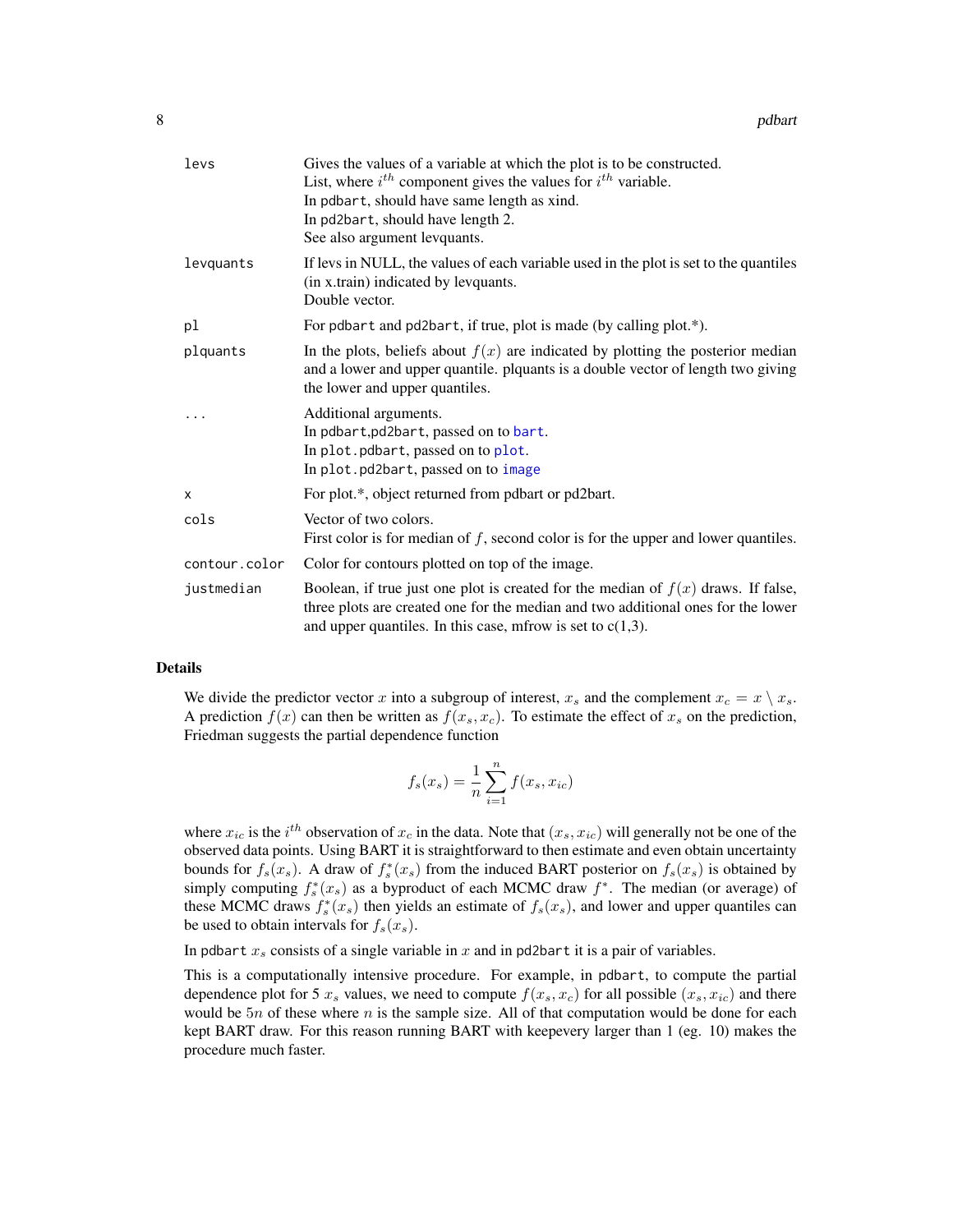#### <span id="page-8-0"></span>pdbart 1988 – 1988 – 1988 – 1988 – 1988 – 1988 – 1988 – 1988 – 1988 – 1988 – 1988 – 1988 – 1988 – 1988 – 1988

#### Value

The plot methods produce the plots and don't return anything.

pdbart and pd2bart return lists with components given below. The list returned by pdbart is assigned class 'pdbart' and the list returned by pd2bart is assigned class 'pd2bart'.

| fd   | A matrix whose $(i, j)$ value is the $i^{th}$ draw of $f_s(x_s)$ for the $j^{th}$ value of $x_s$ .<br>"fd" is for "function draws".                                                                                                                                                                                                                                        |
|------|----------------------------------------------------------------------------------------------------------------------------------------------------------------------------------------------------------------------------------------------------------------------------------------------------------------------------------------------------------------------------|
|      | For pdbart fd is actually a list whose $k^{th}$ component is the matrix described<br>above corresponding to the $k^{th}$ variable chosen by argument xind.                                                                                                                                                                                                                 |
|      | The number of columns in each matrix will equal the number of values given<br>in the corresponding component of argument levs (or number of values in lev-<br>quants).                                                                                                                                                                                                     |
|      | For pd2bart, fd is a single matrix. The columns correspond to all possible pairs<br>of values for the pair of variables indicated by xind. That is, all possible $(x_i, x_j)$<br>where $x_i$ is a value in the levs component corresponding to the first x and $x_i$ is<br>a value in the levs components corresponding to the second one.<br>The first $x$ changes first. |
| levs | The list of levels used, each component corresponding to a variable.<br>If argument levs was supplied it is unchanged.<br>Otherwise, the levels in levs are as constructed using argument levquants.                                                                                                                                                                       |
| xlbs | vector of character strings which are the plotting labels used for the variables.                                                                                                                                                                                                                                                                                          |

The remaining components returned in the list are the same as in the value of [bart](#page-0-1). They are simply passed on from the BART run used to create the partial dependence plot. The function [plot.bart](#page-0-3) can be applied to the object returned by pdbart or pd2bart to examine the BART run.

#### Author(s)

Hugh Chipman: <hugh.chipman@gmail.com>. Robert McCulloch: <robert.e.mcculloch@gmail.com>.

# References

Chipman, H., George, E., and McCulloch R. (2010) Bayesian Additive Regression Trees. *The Annals of Applied Statistics*, 4,1, 266-298.

# Examples

```
##simulate data
f = function(x) \{ return(.5*x[, 1] + 2*x[, 2] * x[, 3]) \}sigma=.2 # y = f(x) + sigmaxzn=100 #number of observations
set.seed(27)
x = matrix(2*runif(n*3)-1, ncol=3); colnames(x) = c('rob','hugh','ed')
Ey = f(x)y = Ey + sigma*rnorm(n)lmFit = lm(y<sup>o</sup>, data frame(x, y)) #compare lm fit to BART later
par(mfrow=c(1,3)) #first two for pdbart, third for pd2bart
##pdbart: one dimensional partial dependence plot
```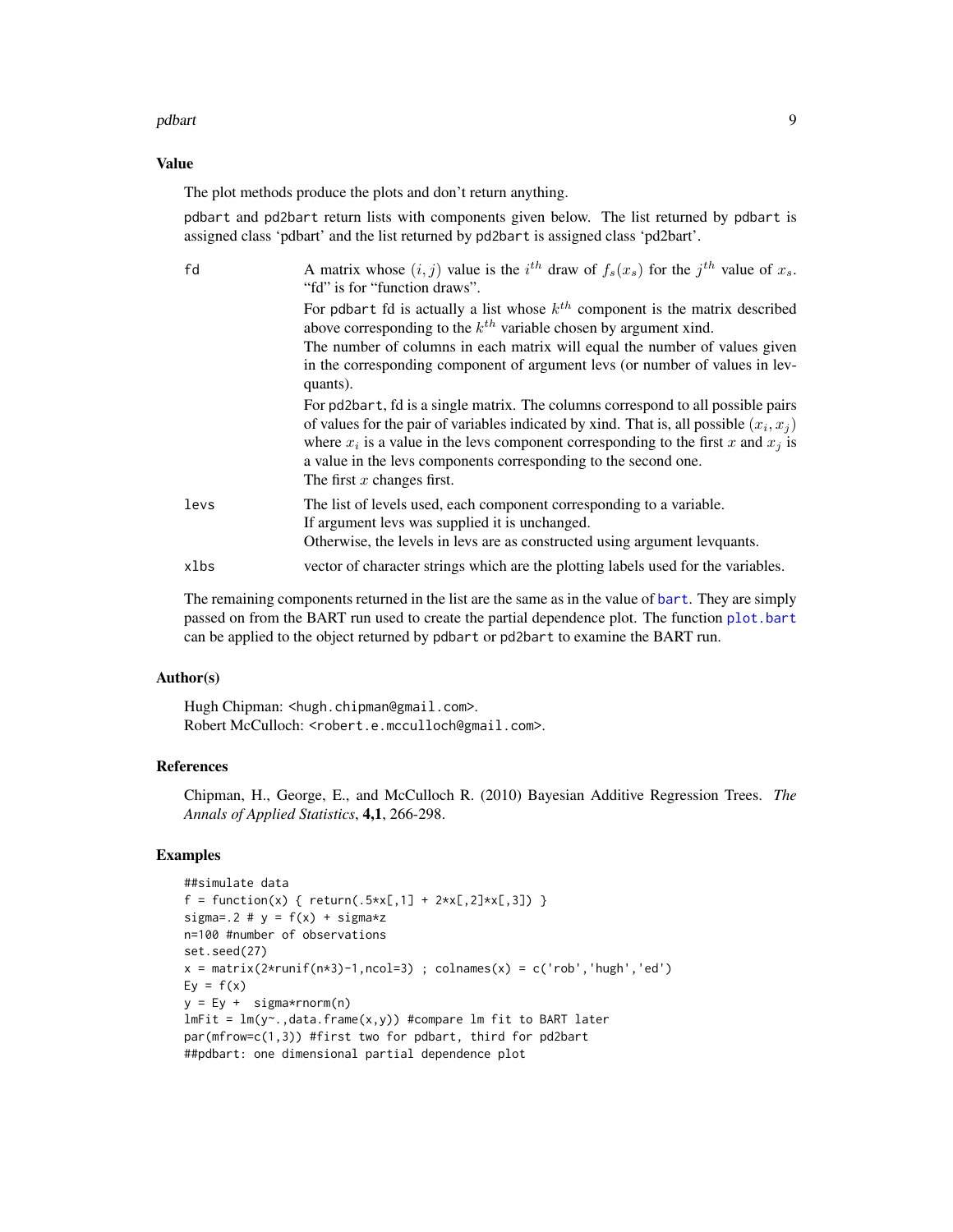```
10 pdbart
```

```
set.seed(99)
pdb1 = pdbart(x,y,xind=c(1,2),levs=list(seq(-1,1,.2),seq(-1,1,.2)),pl=FALSE,
  keepevery=10,ntree=100,nskip=100,ndpost=200) #should run longer!
plot(pdb1,ylim=c(-.6,.6))
##pd2bart: two dimensional partial dependence plot
set.seed(99)
pdb2 = pd2bart(x,y,xind=c(2,3),levquants=c(.05,.1,.25,.5,.75,.9,.95),pl=FALSE,
  ntree=100,keepevery=10,verbose=FALSE,nskip=100,ndpost=200) #should run longer!
plot(pdb2)
##compare BART fit to linear model and truth = Ey
fitmat = cbind(y,Ey,lmFit$fitted,pdb1$yhat.train.mean)
colnames(fitmat) = c('y','Ey','lm','bart')
print(cor(fitmat))
## plot.bart(pdb1) displays the BART run used to get the plot.
```